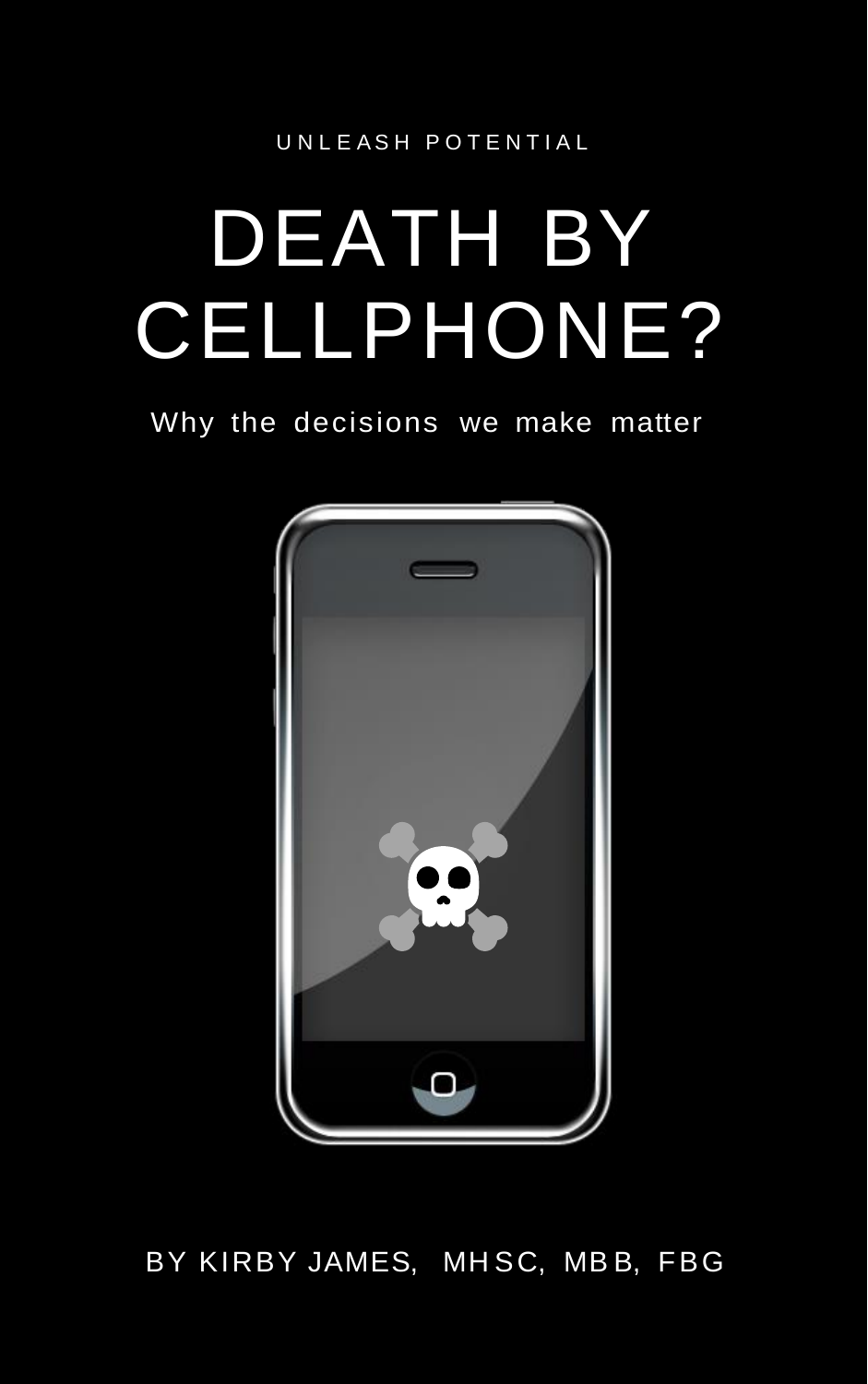

### Decision Making

You know, we just got off the phone and I literally have a fist full of hair in each hand.

Sad part is I don't have enough hair to spare for this to be a nonevent.

Holy crap, how can the question "why does decision making actually matter?" be a real question?

OK, breathe Kirby, breathe...

Consider this: good decision making is the difference between life and death.

Not just that OMG someone is choking thing (actually been there, saved that person) but with all kinds of stuff everyday.

Good, smart people make crappy decisions because emotion and urgency "in the moment" take over and decisions are made because we are mad, hungry, or greedy.

What you and I know is that lots of smart, nice people make lotsof truly horrid decisions.

They just don't think so in the moment.

How can that be?

The explanation is simple to understand, even though it takes work to improve.

So does everything worth getter better at, from cooking to dancing, sports to relationships.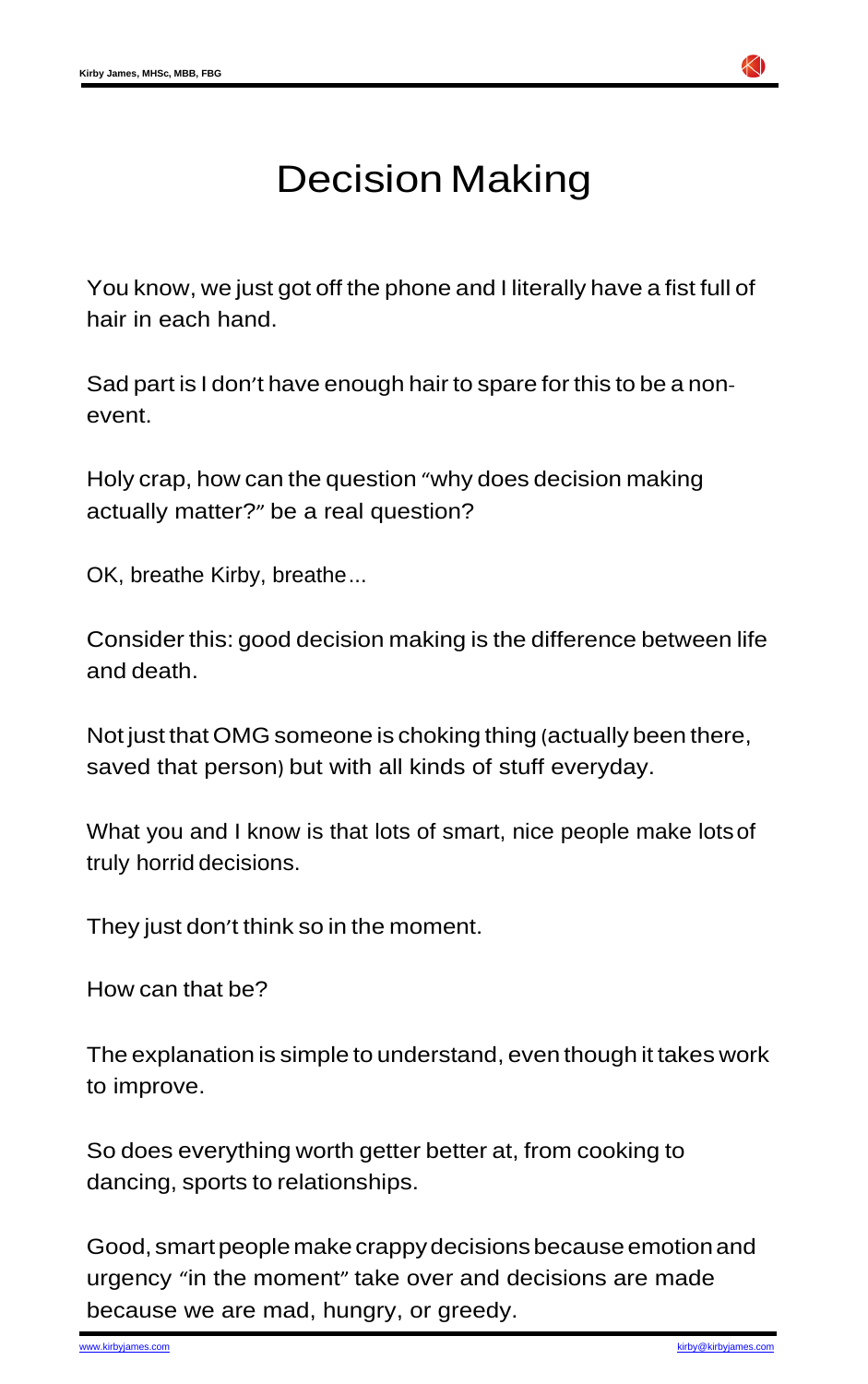

Given time and space, these good and smart people would be in touch with who they truly are.

That would help them see just how crappy or stupid a decision they were about to make.

We make impulsive and sometimes poor decisions when psychology is understood and used to effect.

Instead, they would make a better decision based on who they are and what they believe.

Can't be that simple, right?

### Wrong.

Marketers around the world help their companies make billions upon billions of dollars exploiting this simple truth.

So, back to these horrid decisions people make and how can they actually lead to death.

My favourite example: cellphones.

Go back several decades, they didn't exist.

Fast forward to 2018 and distracted driving cost the US \$40Billion with 390,000 injuries and over 4,600 deaths.

All THIS death and loss just to check if we got a thumbs up orlike for our latest Instagram or Facebook post.

Nokidding,deathbycellphoneuse ispartofwhydeathbyunintentional injuryisTHE#1causeofdeathinthe USfor 15-44 year olds.\* **(pre-Covid)**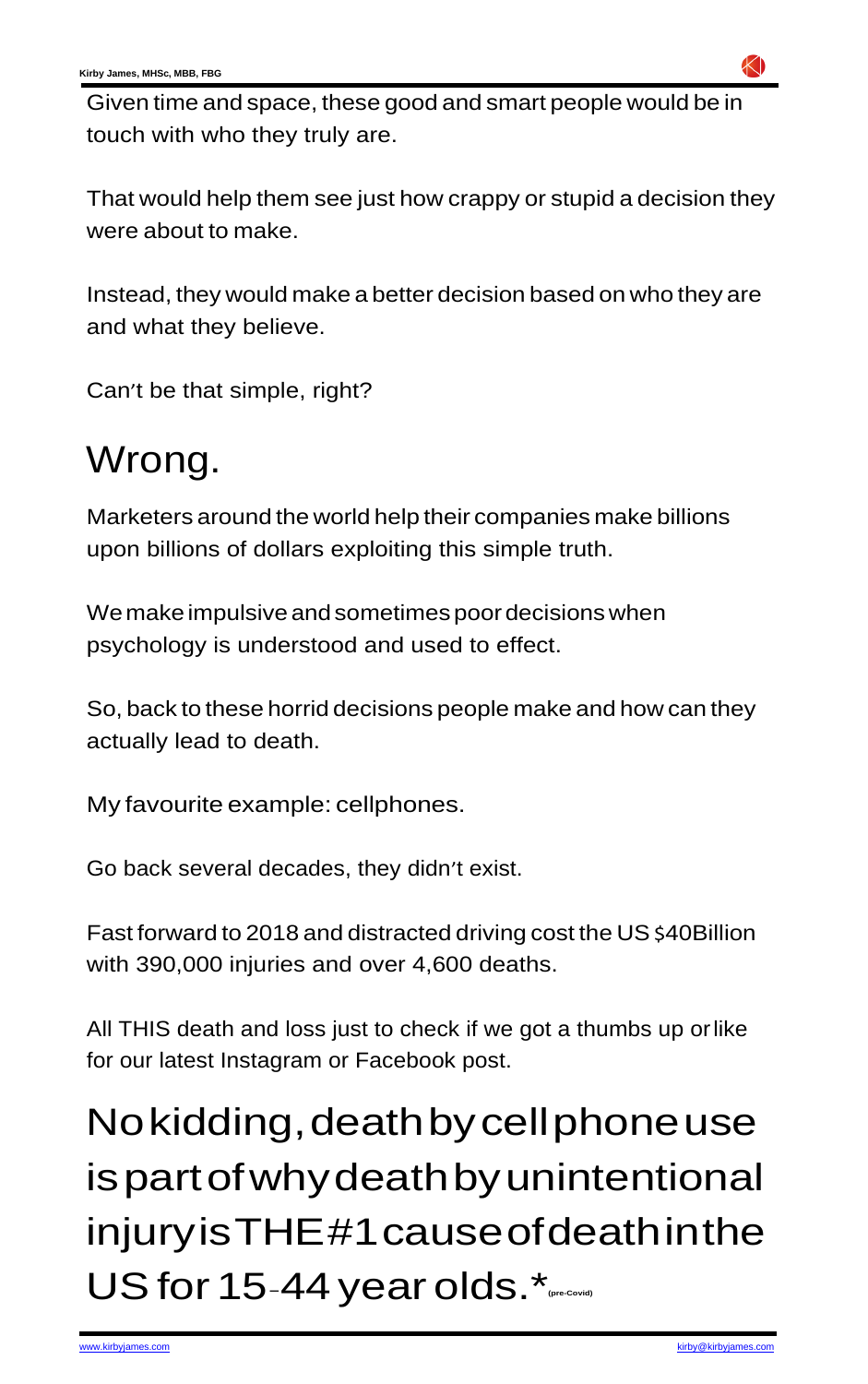

Unlike disease or other less controllable causes of death, the choice [on using a communication tool actually leads to death.](https://www.ranker.com/list/people-who-gave-lives-for-cell-phone/amandatullos)

People are actually dying in efforts to retrieve their cell [phones.](https://www.ranker.com/list/people-who-gave-lives-for-cell-phone/amandatullos) 

For goodness [sake, it is a tool.](https://www.ranker.com/list/people-who-gave-lives-for-cell-phone/amandatullos)

In the book "Decisions" this is backed up by best selling authors Chip & Dan Heath, who identify the "four villains of Decision Making" as:

[Never heard of someone dying from rescuing a hammer or even](https://www.ranker.com/list/people-who-gave-lives-for-cell-phone/amandatullos) [their tablet.](https://www.ranker.com/list/people-who-gave-lives-for-cell-phone/amandatullos)

Wanta Crazy Read?: People that gave their lives for cellphones

[How could this happen?](https://www.ranker.com/list/people-who-gave-lives-for-cell-phone/amandatullos)

## [TheScienceofBadDecisionMaking](https://www.ranker.com/list/people-who-gave-lives-for-cell-phone/amandatullos)

People get overwhelmed and make decisions based on urgency and discomfort, not on who they are and what they truly believe.

- (1) power of short term decision making due to emotion,
- (2) bias,
- (3) narrow thinking and
- (4) overconfidence.

Our emotionally impulsive, biased, overconfident and narrow minded decisions to muck about with cell phones in unsafe ways has injured millions of people, cost tens of \$billions from property damage, injury and death.

How can learning about decision making make that any better?

Great question.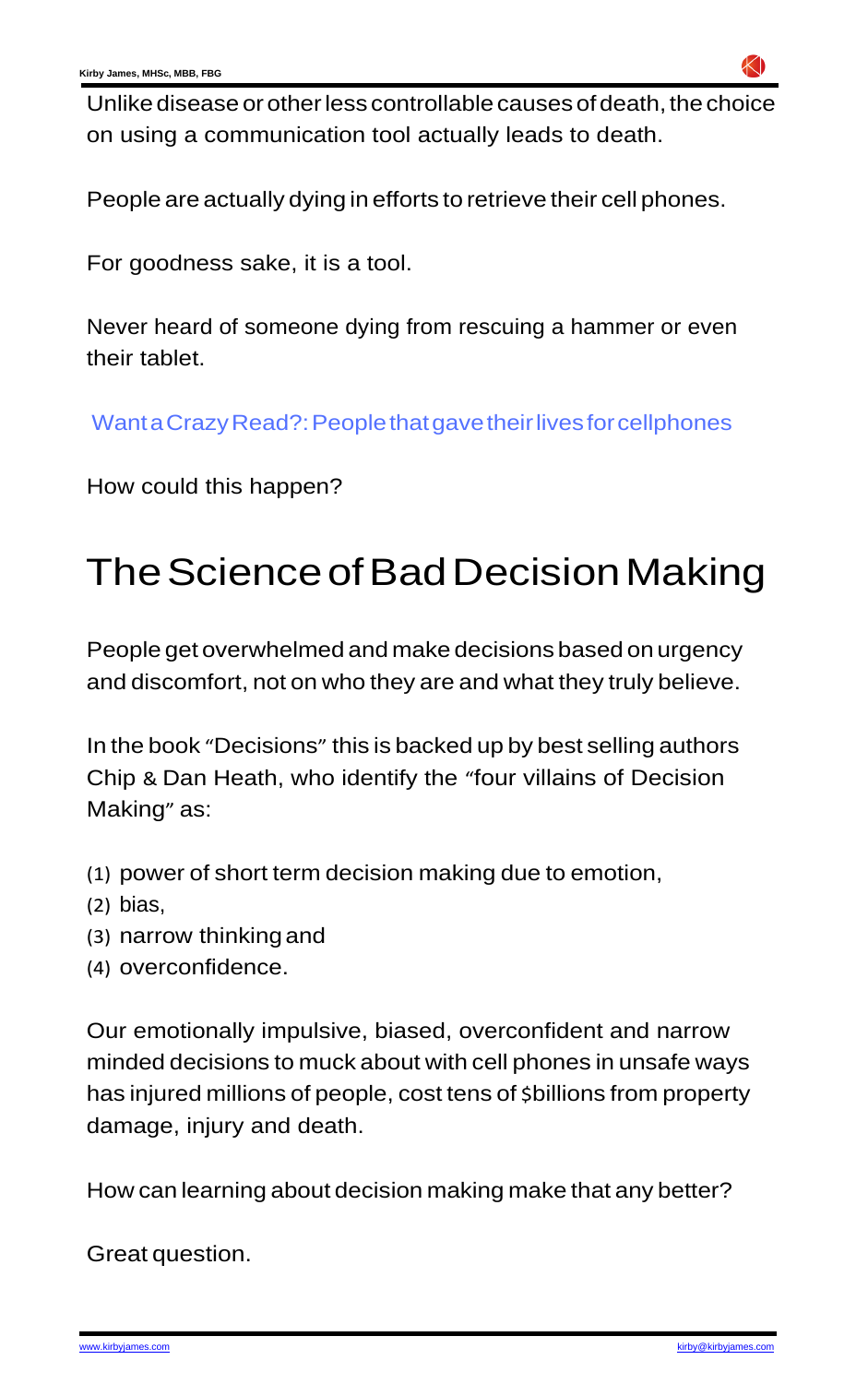



[www.kirbyjames.com](http://www.kirbyjames.com/) [kirby@kirbyjames.com](mailto:kirby@kirbyjames.com) kirby@kirbyjames.com

#### A Decision Making Program?

We're tired of seeing good people makeBAD decisions, both in their personal lives and in their professional lives.

So we wrote an entire program about how to make better decisions -becauseyourdecisionsaffectTHEoutcomesFORyourselfand other people.

Why does it work?

Because our fundamental program is not a process, a method or spreadsheet.

It's a program that helps you revisit the foundation of what matters most toyou.

To help you get grounded and then, most importantly, ideas and skills to stay grounded even when your phone or something else tempts you to make a bad decision in the wrong moment.

In fact, a widely accepted picture of Resilience features our ability to make Decisions as a core discipline.

And if you follow us at all, then you know we talk a LOT about resilience.